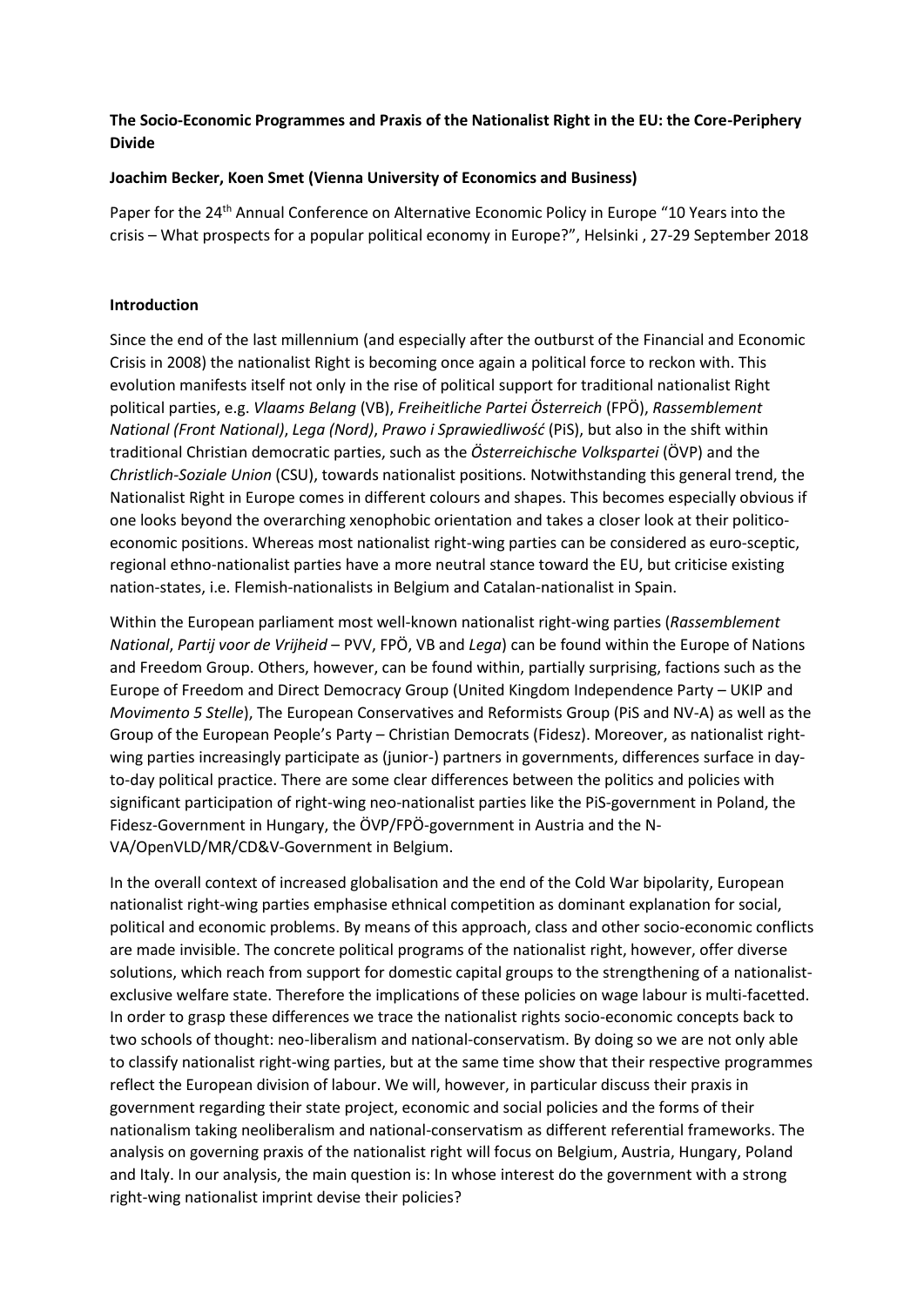#### **The Currents of the Nationalist Right**

There are two main currents of the nationalist right: neo-liberalism and national-conservatism. Neoliberalism emerged as a school of thought that was directed against etatist reforms. In this vein, it has targeted key regulatory institutions and has advocated encompassing liberalisation of trade and capital movements, "the depoliticization of decision-making on economic and monetary policies, and the separation of regulatory authority from the executive – including the creation of a politically independent central bank" – as Stephanie L. Mudge (2018: 59) points out. In recent years this transformative programme has been inserted into a nationalist frame by nationalist right-wing forces while early representatives of neo-liberalism like Ludwig Mises had been disinclined towards nationalism. National-conservatives tend to have a much more sceptical view on the self-regulatory capacities of the market. Like their predecessors in the late 19<sup>th</sup> and early 20<sup>th</sup> century, they regard a pro-active role of the state as indispensable for stabilising the hierarchy of social classes and gender roles. As they pursue strategies of re-politicisation from the right, they go against the neo-liberal grain of de-politicisation. It is significant that some national-conservative formations, in particular PiS, have very close links to conservative intellectuals. Protagonists of conservative thinking in Poland, like Zdzisław Krasnodębski or Ryszard Legutko, are even members of the PiS fraction in the European Parliament. They try to formulate a right-wing alternative to dominant neo-liberalism and more classical forms of liberalism. So far, openly fascist formations are relatively marginal. They are characterised by extreme forms of (mostly culturalist) racism and social exclusion as well as by a cult of violence. We will focus on the neo-liberal and national-conservative parties. For their analysis, we develop a rough typology based on their core concepts with respect to the concept of the state, economic and social policies and concepts of nationalism.

State system: From the very beginning, neo-liberal theoreticians have been developed concepts of a "restricted democracy", as Supiot (2015: 263) calls it, in order to prevent interference with economic freedom. The restrictions can work in two ways. On the one hand, the influence of persons and organisations participating in democratic processes can be limited. Hayek for example argued for restricted voting rights and very long legislature periods (Hayek 1983: 125 ff.). Rüstow, who was heavily influenced by the interwar period in Germany, criticised union's "monopoly power", the right to strike and the parliamentary system in general (Rüstow 2001: 132 ff.). More recently, Václav Klaus among others wants to curb the influence of civil society. On the other hand, the influence and powers of elected state institutions can be limited. This can be done by subordinating the state to a fixed set of binding rules, e.g. the European Stability and Growth Pact. Another strategy is to transfer specific political powers to "independent" bodies, e.g. the European Central Bank. By limiting the state's competency, not only technocratic structures are strengthened, but more importantly, democratic, parliamentary control is reduced. All in all, the neoliberal conceptualisation of the state system corresponds to Hayek giving priority to economic freedoms over democratic decision-making.

The national-conservative conception of politics is not based on de-politicisation, but on repoliticisation. Zdzisław Krasnodębski (2003: 54), a key intellectual of Polish conservatism, explicitly criticises that in the liberal Polish debate, "freedom" rather than "the will of the majority" has been highlighted. As an alternative to (neo-)liberal concepts of the state, he proposes Republican concepts of the state as an alternative. For him, active citizens and a focusing of decision-making processes on the "common good" (Krasnodębski 2003: 299) are key characteristics of Republicanism. He defends, however, a specific form of Republicanism which might be called national Republicanism since he sees a very close relationship between "demos" and "nation" (Krasnodębski 2003: 18, 298 f.). Potentially, a nationalist "Republicanism" can provide an opening towards the de-legitimisation of "non-national" political and civil society forces. Some protagonists of the nationalist right see a "national" electoral mandate as an unrestricted mandate for imposing the national will of the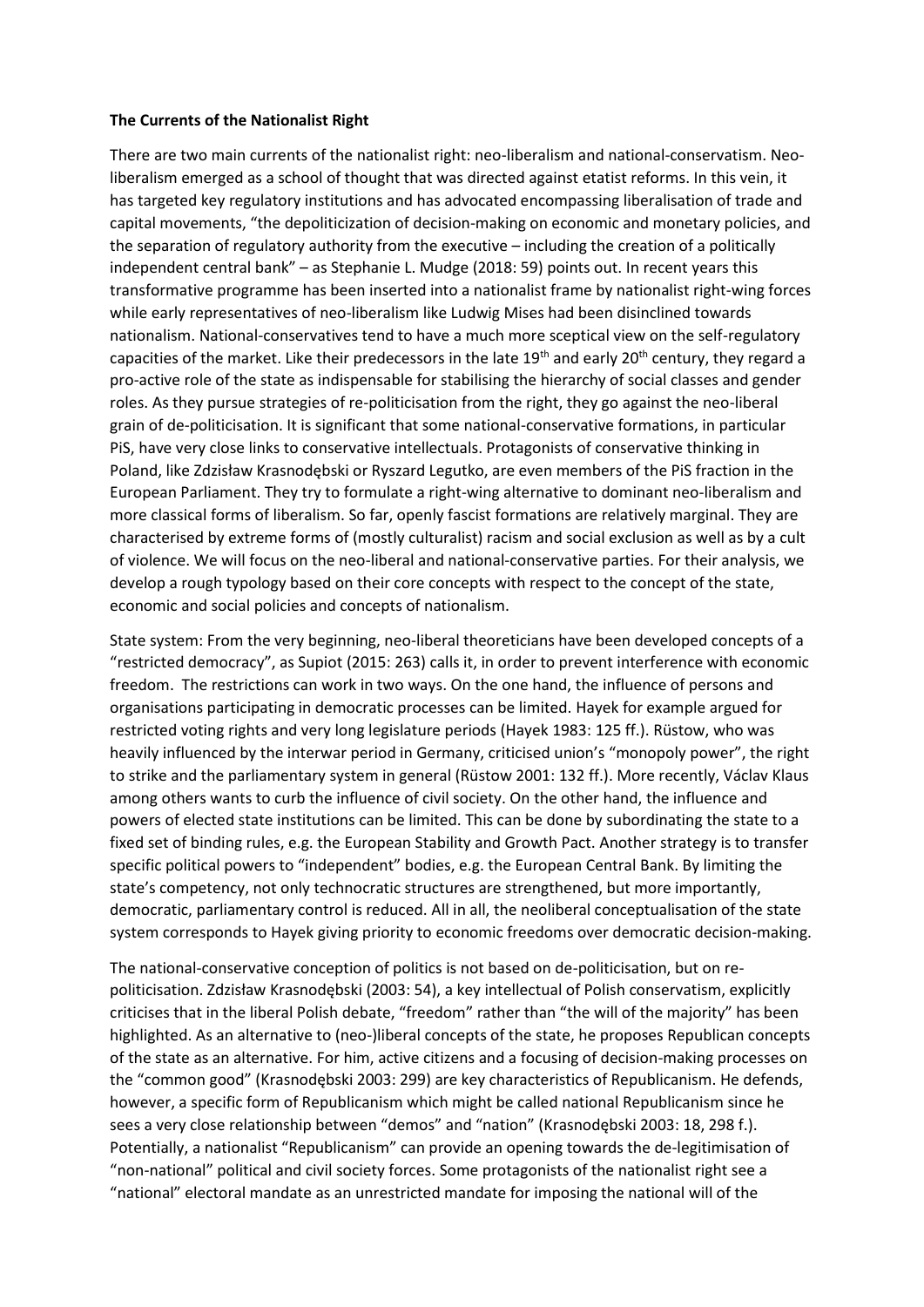majority (cf. Bucholc/Komornik 2016: 86 f.). This might lead to a questioning of the partition of powers. Ryszard Legutko (2012: 265 f.), another Polish conservative intellectual, criticised what he regarded as the partisan character of the liberal judiciary. National-conservative intellectuals take critical position towards the procedural liberal understanding of democracy and the liberal tendency towards juridification. Thus, nationalist restrictions of the field of legitimate political and social actors and the definition of an electoral victory of "national forces" as a "carte blanche" are key and extremely problematic characteristics of national-conservative concepts of the state.

Economic policy: The core of neoliberal economic policy doctrine centres on economic freedom of disposition and competition. Economic policy should guarantee both by means of private law as opposed to public law. The three main rules of private law are private property, the freedom of contract and civil responsibility. From this perspective neoliberals (e.g. Mises 2010: 63 ff.) oppose also minimum wages as they interfere with the freedom of contract. Ad-hoc economic policy decisions should be prevented by introducing clear and binding rules. These rules should be based on quantitative measures, which corresponds to a technocratic vision of politics by numbers.

Already in the 19<sup>th</sup> and early 20<sup>th</sup> century, national-conservatism relied on concepts of the German historical school and old institutionalism that ascribed a pro-active role in the development process to the state. Current national-conservative economic thinking refers to margins of the economic mainstream and heterodox concepts that argue for selective economic protection and a pro-active role of the state in development. In this regard, the well-known development economist Ha-Joon Chang is an important reference. Woźniak (2017: 57 ff.), for example, endorses the combination of selective protection and a stabilisation of domestic demand through social policies. The pro-active and redistribute elements of national-conservative economic thinking distinguish it from neo-liberal concepts.

Social welfare: In correspondence to the assumed superiority of markets, social welfare should be organised through them, argues the neo-liberal current. As a result, most social welfare services should be commodified and commercialised (e.g. health insurance, retirement system). Neoliberalism allows only a residual role for the state to cover basic needs for the very poor. Public social welfare should be strictly targeted and complemented by stringent controls. Besides creating a clear class divide between the haves and the have-nots, neoliberal social welfare politics display a clear gender bias. Feminist studies show that unpaid female labour has to bear the burden of supplementing insufficient public care services.

Conservative social policy aims to attenuate social risks and tensions on the one hand and conserve existing social structures and hierarchies on the other hand. The social insurance systems is viewed as the institutional core of social policy. The aim of conserving income and status differences becomes particularly patent in the pension insurance. National-conservative social policy aims as well at conserving or even restoring "traditional" gender roles and the masculinisation of wage labour.

Concepts of nationalism: The founders of neo-liberalism, like Mises, clearly rejected protectionist economic nationalism. For them, protectionism favoured tendencies of monopolisation and inefficiency. They advocated free trade policies. For dominant economies, however, free trade might be a strategy for favouring "national" economic interests and, thus, might in the end be a form of covert economic nationalism. Hayek's evolutionary concept of "extended order" provides, as Schui and Blankenburg (2002: 168 ff.) pointed out, a bridge between neo-liberal and anti-migration nationalist positions.

Differently from neo-liberal nationalism, national-conservative nationalism focuses on selective protection mechanisms that shall enable the development of domestic economic structures. In the present European national-conservative debate, the concepts of protection underline the selective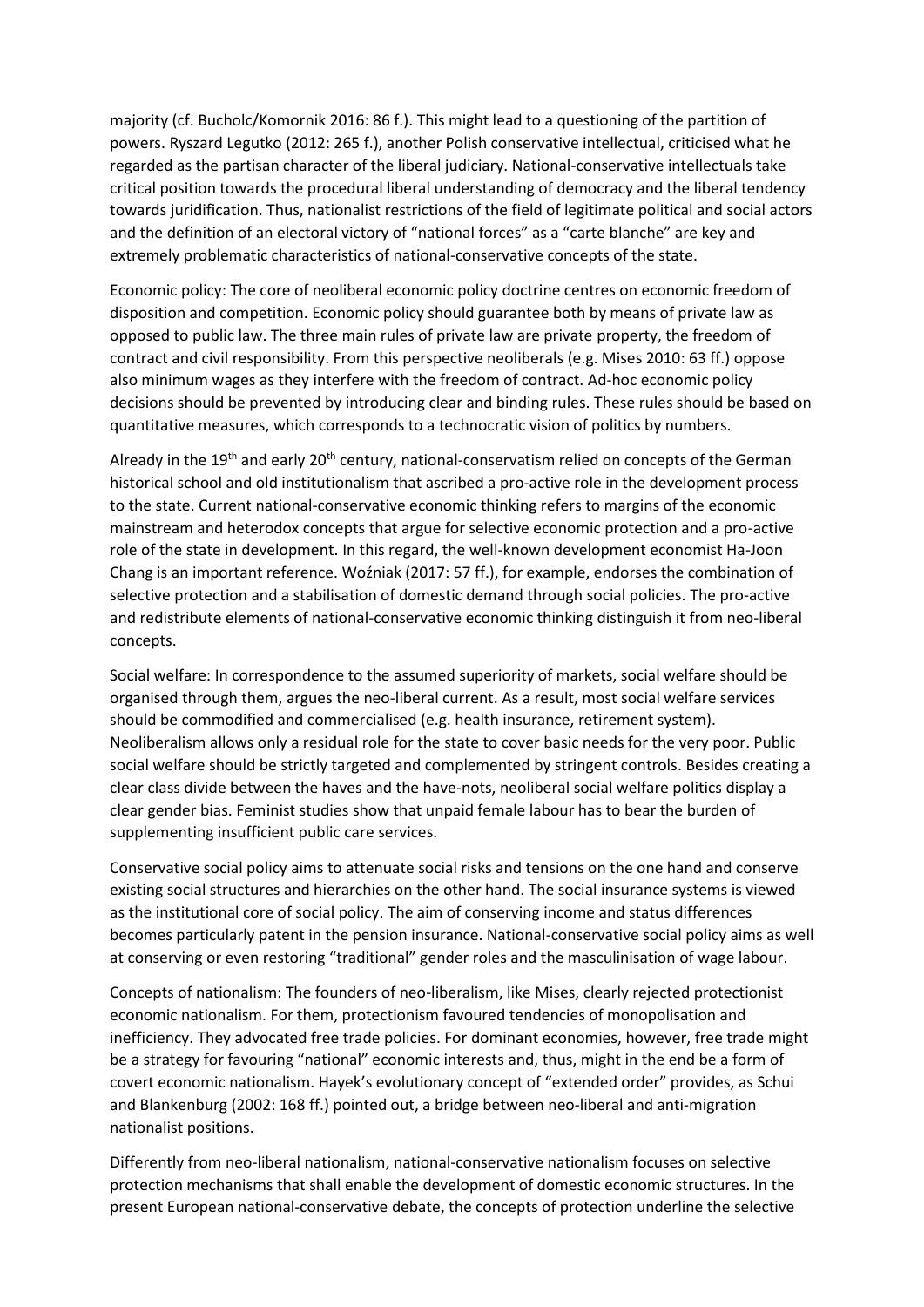character of protection, but remain rather vague. National-conservatives advocate restrictive policies against immigration and, usually, base their argument on culturalist concepts.

The nationalist right-wing parties do not pursue these two concepts in a pure form. They tend to combine elements of the two. Usually, they lean either to the one or the other conception. Rightwing nationalist parties in the core economies, like AfD, FPÖ, N-VA, UKIP, show a clearly neo-liberal bias both in their programmes and their praxis. Similarly, nationalist forces in the European periphery that accept the subordinated position of their country in the European division of labour show a strong neo-liberal orientation. The Czech Občanská demokratická strana (ODS) and the Slovak Sloboda a Solidarita (SaS) are examples for such a positioning. National-conservative positions play a role for nationalist parties in de-industrialising and declining core economies like Italy (Lega) and France (FN) on the one hand and for nationalist parties in the export-oriented periphery that (partially) question the status quo. While PiS shows a predominant national-conservative orientation, Fidesz, Lega and FN advocate a mixture of national-conservative and neo-liberal positions. It can, however, not be said in these cases that national-conservatism only provides a camouflage for neoliberalism. It is rather a bricolage of elements from both ideological concepts that form a "contradictory unity" (Budraitskis 2018: 7).

In the following, we will discuss the governing praxis of government with a strong nationalist colourings in Belgium, Austria, Hungary, Poland and, more briefly, Italy.

# **Dominant Neoliberal Traits of Neo-Nationalist Governments in Belgium and Austria**

Both Belgium and Austria have export-oriented economies which are strongly linked to their big neighbouring countries. Capital from both economies has invested internationally. Austrian banks have a substantial presence in Eastern Europe. Austrian FPÖ had already been in the international focus during the first ÖVP/FPÖ government which was formed in 2000. Regarding international attention to the nationalist right, Belgium is different. The strong position of the Flemish neonationalist N-VA is hardly a topic of international debate or research. Contrary to N-VA, the more right-wing Vlaams Blok, later Vlaams Belang (VB) had been an object of comparative research. In recent years, VB has been increasingly sidelined by the N-VA. This neo-liberal Flemish formation presents itself as more moderate and flexible than other ruling nationalist right parties. This image allowed N-VA also to avoid the fate of VB, which faces a political *cordon sanitaire*. Since 2014, N-VA is part of the Belgium government.

In the coalition government with liberal and Christian Democrat parties, N-VA did not get the position of the Prime Minister, but is setting to a considerable extent the agenda. N-VA is an outsider to the neo-corporatist arrangements. The party is closely linked to the Flemish business association VOKA which is likewise acting outside the neo-corporatist institutions. In its discourse, N-VA takes a critical position towards political parties and is advocating a strong role of technocrats at the top state positions (cf. Maly 2012: 523). Its nomination praxis followed this technocratic orientation.

After its initial political success at the Flemish level, it did not only grasp power over economic relevant ministries, but it co-opted an external 'expert' as minister. In addition, this technocrat, Philippe Muyters, had close ties to Voka, an exclusive Flemish business organisation. After its elective victory in 2014 on national level, N-VA followed a similar technocratic strategy by appointing Johan Van Overtveldt as federal Minister of Finance. In its policy, the neoliberal agenda had primacy over the Flemish nationalist one. However, N-VA could link the two agendas in its campaign for weakening the welfare state because the institutions of the welfare state constitute the core of the Belgian national state. Several federal state institutions, e.g. in the cultural and scientific field, have been in particular singled out for budget cuts in line with the neo-liberal conception of a lean state (cf. Dirkx 2012).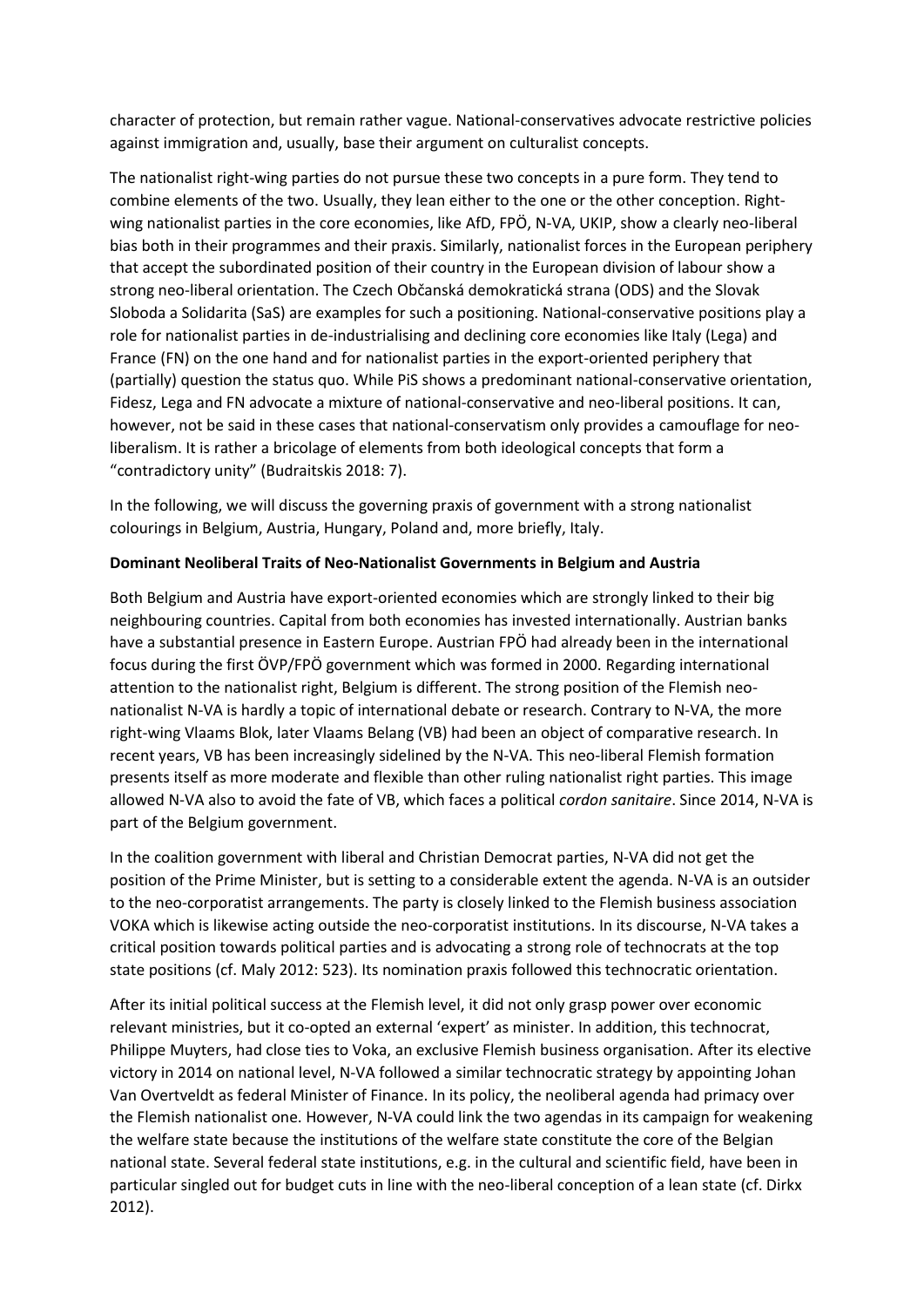In Austria, the strongly right-wing FPÖ and Christian Democrat ÖVP have had very different party structures. FPÖ has focused on building an effective electoral machine. It has played only a marginal role in neo-corporatist institutions and has wooed particularly voters that are not organised in trade unions and resent the Chamber system. ÖVP has traditionally been deeply embedded in the neocorporatist institutions, in particular the Chamber of Business and the Chamber of Agriculture. The present ÖVP-Chairman has promoted a stronger shift both towards neo-liberal and neo-nationalist positions. After assuming the leadership of the party, he pushed through a neo-liberal party reform. He achieved major influence on the list of candidates for parliament. He used this influence in order to get persons on the list who are loyal to him and to weaken the representatives of the *Bünde* which are organised on socio-economic lines (business, employees, agriculturalists). The forces in favour of "social partnership" have been weakened (Riess 2017: 12). He re-oriented the party strongly towards big capital represented by the Industriellenvereinigung (Association of Industrialists). At time tensions have emerged between the Kurz wing of ÖVP taking a distance vis-à-vis "social partnership" and the forces in ÖVP that defend neo-corporatist arrangements. In line with his party reform, Kurz nominated technocrats rather than political stalwarts of his party into government while FPÖ chose experienced politicians for its key ministries.

The ÖVP/FPÖ government has opted for pushing through key legislation on a fast track without formal expert hearings. The strategy of the government is systematically aimed at weakening the neo-corporatist institutions, in particular the trade unions and the Chamber of Labour (cf. e.g. Loidl 2018a: 7). The state projects of both the N-VA and ÖVP/FPÖ have strong neo-liberal traits.

Both the Belgium and Austrian government have pursued a pro-business, neo-liberal agenda in economic and social policies. In line with export-oriented strategies, flexibilisation of labour time and structural changes as well as cuts in the welfare state have loomed highly on their political agenda.

In line with neo-liberal context, the Michel government in Belgium identified high labour costs and taxes as key economic problems. This point is argued from the perspective of export competitiveness. Regarding fiscal policies, it produced a package of revenue-neutral restructuring measures that was coined taxshift. The taxshift introduces different job-creating and growthstimulating measures between 2016 and 2020. Reductions in payroll taxes and wage taxes favour respectively employers and employees. However, they also reduce government revenues and the financial affordability of welfare schemes. A broadening of the tax base of the highest value added tax (21%), an increase of excise duties, an increase of taxes on interests and dividends, and the introduction of a speculation tax should absorb these losses. For any economist with a basic understanding of fiscal policy it is clear that this shift from direct to indirect taxes has a negative effect on low-income households and favours inequality. Besides the infamous "taxshift", the government decided in 2017 to gradually lower company taxation between 2018 and 2020. It should come as no surprise that public spending is subject to austerity measures. In addition to expenditure cuts in specific social sectors (e.g. health care), the current government cut back on public investments. Through these neoliberal measures, N-VA can also pursue indirectly its nationalist agenda. Due to socio-economic asymmetries in Belgium Wallonia bears the heaviest burden of the restructuring and reduction of public spending (cf. Becker/Smet 2018).

The ÖVP/FPÖ government has made a few minor pro-business changes in the tax legislation, the major steps are still in preparation. It recently reaffirmed its aim to reduce the tax ratio to 40%, but did not reveal the concrete tax measures. In particular, it intends to cut the contributions to social security (Madner 2018: 11). These neo-liberal measures would obviously affect social policies. So far, budget cuts have particularly hit the social security system (especially the unemployment insurance).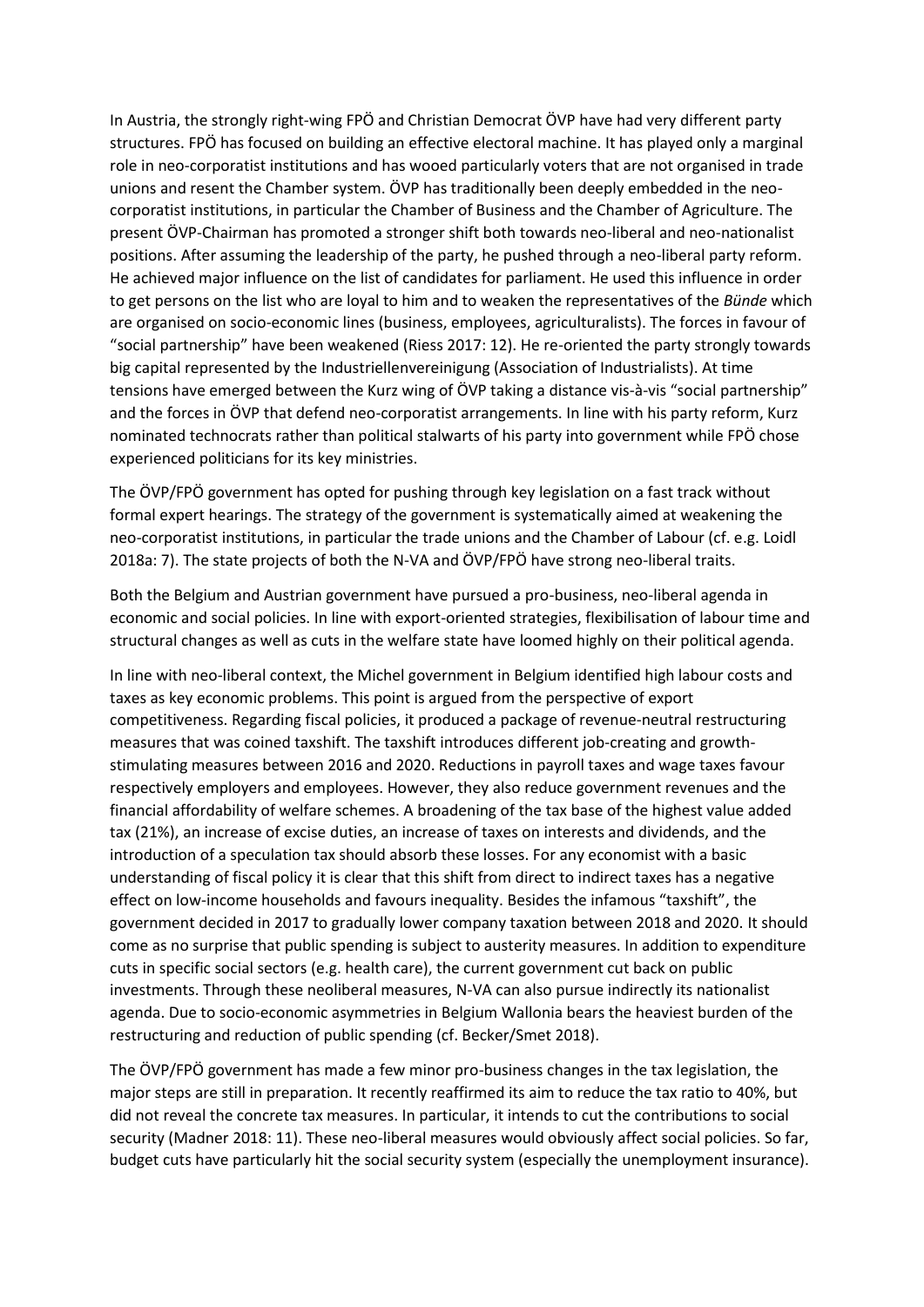Both for the Austrian and Belgian business associations, the flexibilisation of labour time had loomed very high on the political agenda. Both the Belgium and Austrian neo-nationalist governments have heeded these calls. Changes in labour relations and legislation have been a key project of the federal government in Belgium. In order to render labour more flexible the Peeters-Law of 5 March 2017 made some significant changes to the existing labour law. The legal limit to working hours was increased to 9 hours per day and 45 hours per week, whereas the weekly average of 38 working hours was maintained, the reference period of this average was extended to 12 months. The regulation that prohibited labour leasing companies to have tenure contracts with employees was lifted. In addition, the system of unemployment compensations was further adjusted. Whereas in 2012 the national government (without N-VA participation) restructured unemployment compensations to decline faster to a minimum level, the current government tightened the system further in 2015. Unemployed persons faced further reductions and stricter terms, which especially hit young unemployed hard.

The attack on labour, however, did not stop here. The Michel government decided in 2015 to repeal for a fixed period of time the automatic indexation of wages. As a result Belgian labour saw decline its real wages by around 2%. Furthermore, it capped future wage increases by the Law of 27 March 2017, which became even more tightly linked to wage developments in the neighbouring countries (cf. Becker/Smet 2018).

The Austrian ÖVP/FPÖ government made the flexibilisation of labour time one of their top priorities and went considerably beyond the changes imposed by the Belgium right-wing government. In a fast track legislation, the government increased the temporarily permitted maximum working day to 12 hours and the maximum working week to 60 hours. The role of works councils on fixing the labour time was diminished. The FPÖ whip Johann Gudenus underlined that one of the main aims of the bill is that the works councils "will not be able to exercise its power and its control function anymore" (cit. in Horaczek 2018: 15).

Though both governments pursue a neo-liberal agenda in social policy, their priority areas have differed. While Austrian government has so far focused its efforts on the health insurance, unemployment benefits and public assistance, the Michel government has in particular targeted the pension system. Its flagship project is the successive increase of the retirement age to 67 years by 2030. In addition, the possibilities for early-retirement are further restricted. At the same time, are people pushed towards private pension funds, which supports the financialisation of daily life. Since the state retreats from providing security for the risks of life, households have to carry this burden privately.

This reform of the retirement system also displayed clearly, how long lasting institutions of social partnership are marginalised by N-VA, since it was a solo attempt of the government without consultation of the social partners. Whereas the traditional parties are represented within this institutional setting through sister organisations (e.g. unions and health insurance carriers), N-VA has no such history. The neoliberal aversion towards social partnership is further fuelled by N-VA's nationalist agenda. Since the lion's share of both the unemployment compensation system and the health insurance system are operated by social partners, which are still organised on a national level, the N-VA regards unions and health insurance carriers as clear antagonists (cf. Becker/Smet 2018).

In social policies, the ÖVP-FPÖ coalition implemented as first step an expansionary measure in order to boost its standing in the beginning phase. The "family bonus" was introduced. It is in line with conservative conception of gender roles of the present Austrian government and can be classified as being national-conservative. As a tax bonus, it benefits mainly the middle class. Otherwise, the social policies of the ÖVP/FPÖ coalition have rather a neo-liberal design. Cuts are targeted particularly at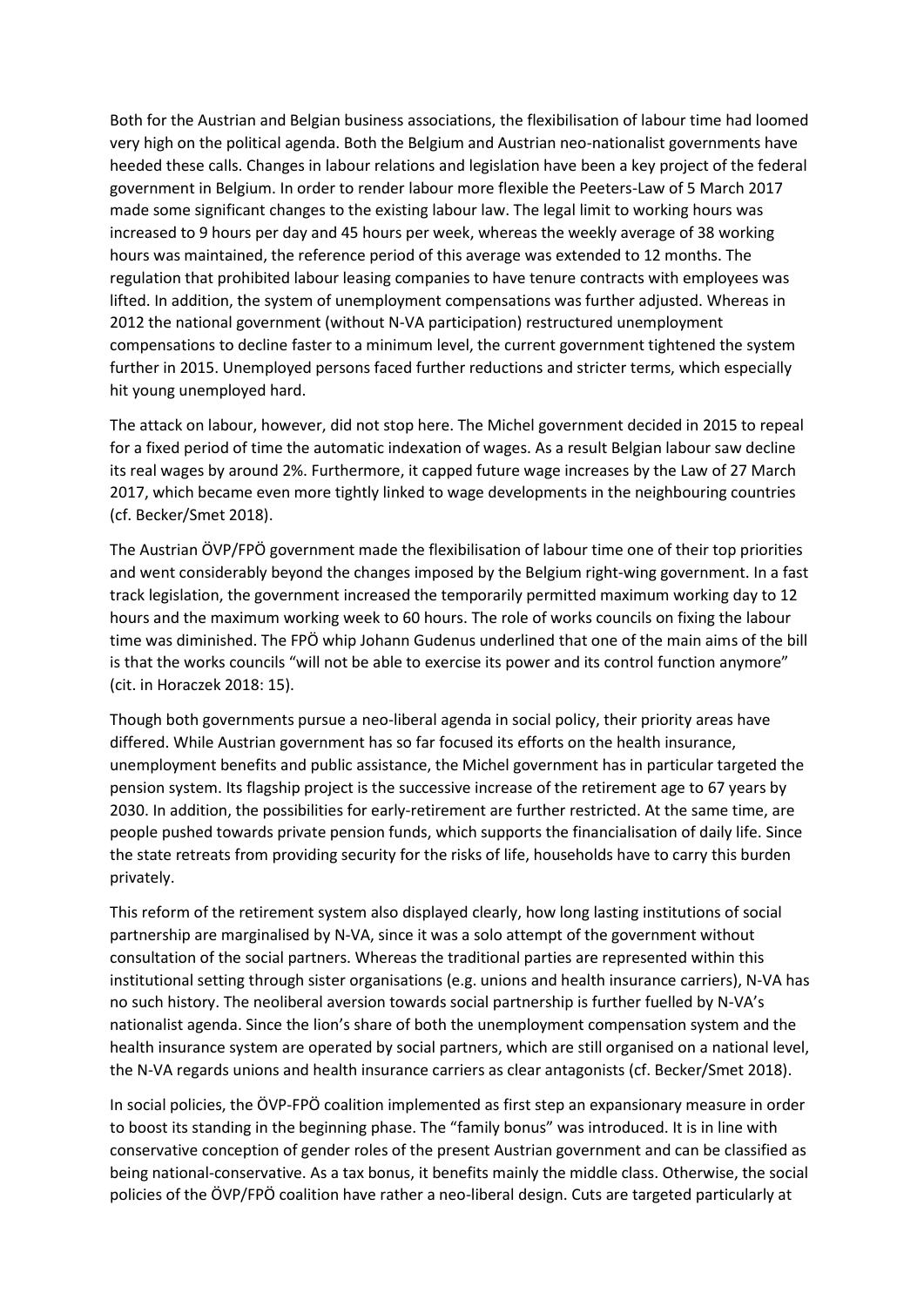the poor and migrants. The Austrian government rapidly cut the budget of the unemployment insurance. It is preparing a major neo-liberal reform of the whole unemployment insurance system. Long-term unemployed are to be shifted into the public assistance programme (Becker 2018c: 106 f.). This would substantially worsen the social situation of long-term unemployed and increase the pressures on those who are still employed. The German Hartz IV system which increased precariousness and social polarisation is the model that the ÖVP/FPÖ government intends to follow. The changes in the Austrian public assistance policies affect in particular highly vulnerable groups (like families with many children), migrants and refugees (Loidl 2018b). Migrants are particularly negatively targeted as well by indexing the family support payment for children living abroad to the cost of living prevailing in the country concerned. The nationalist exclusionary approach is a distinctive trait of the social policies of the ÖVP/FPÖ government. It is the main expression of its neonationalism. With the systematic stigmatising of specific groups of migrants, the Austrian government tries systematically to distract from the anti-social character of its policies.

The chauvinism of the rich is also reflected in the EU policies of the Austrian government. Jointly with the Danish government which is tolerated by a right-wing nationalist party, and the Dutch government with its increasing neo-nationalist leanings, the Kurz government is one of the main opponents of an increased EU budget. The nationalist right-wing parties in the EU core countries are united in their refusal of a larger EU budget and stabilising transfers in the euro zone. Because Austrian big business is committed to the euro zone, the FPÖ has discontinued to criticise the euro though the electoral basis of the party continues to be EU sceptical.

## **Mixtures of National-conservatism and Neoliberalism in Action: Hungary, Poland, Italy**

National-conservative elements play a more significant role in the governing praxis of ruling rightwing nationalist parties in the industrialised semi-periphery. In Central Eastern Europe, PiS and Fidesz strive for the strengthening of the role of domestic capital. PiS aims in addition at improving the position of the Polish economy in the European division of labour. In Italy, Lega represents primarily the interests of small and medium capital – and the party claims that it wants to reverse the industrial decline of the country. We will discuss the praxis of Fidesz and PiS in more detail than Lega because Lega just started its term of government jointly with the amorphous Movimento Cinque Stelle. Fidesz and PiS enjoy more political space for a manoeuvre than Lega because they govern alone, while Lega is part of a coalition government. Though Lega is the smaller of the two governing parties in Italy, it has been able to exercise a dominant influence on shaping the agenda of the government because the far-right wing party is much more experienced and has a more clearly defined programme and political strategy.

Both Fidesz and PiS aim at structurally strengthening the position of the national-conservative forces in the state apparatus. For them, political parties are clearly the political key actors. Both parties have banked on a re-politicisation from the political right and developed a clearly recognisable agenda and fomented political polarisation. Increasingly, they defined liberal forces as their main adversary. Already in the opposition years from 2002 to 2010, Fidesz enhanced its organisational and campaigning capacity. After the electoral victory in 2010, the party has functioned as a strictly organised transmission belt for the party leadership centred on Viktor Orbán. PiS is likewise well organised though more pluralist than Fidesz. As Maciej Gdula (2018: 69) in his book "Nowy autorytaryzm" underlines, PiS has been able to present itself as political corrective to the hitherto governing forces and to create "a new form of political subjectivity". After many years as a regionalist right-wing forces, Lega has recently transformed itself into a party with national ambitions though the North continues to be its regional stronghold. The party leader, Matteo Salvini, is using his position as Minister of the Interior to project the party as an implacable anti-migration force.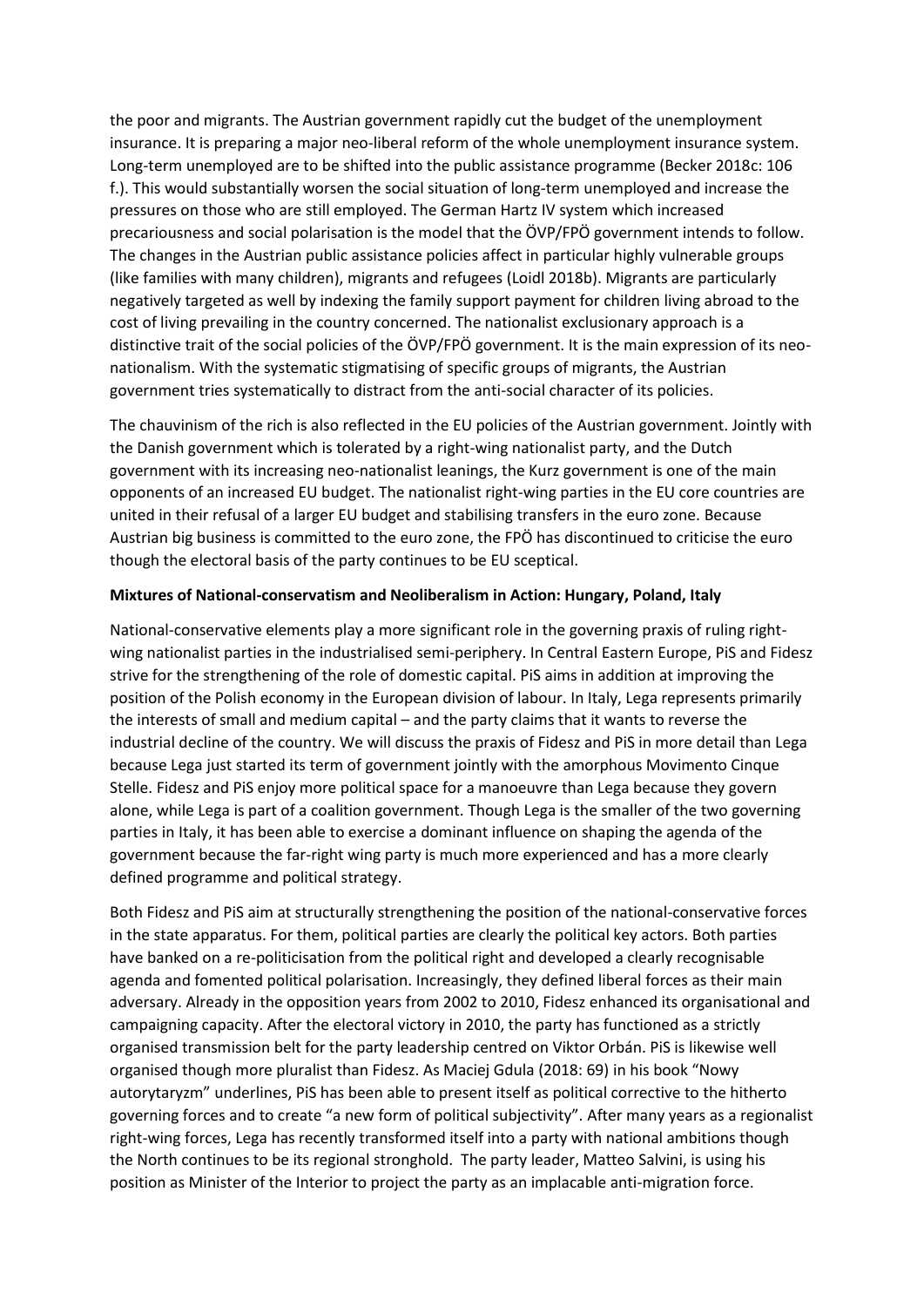Due to its two-thirds majority in parliament, Fidesz was able to draft a new constitution according to its preferred design while PiS has sought to circumvent constitutional obstacles to its restructuring plans by paralysing the constitutional court. Both parties have strived to gain control over key apparatuses of the state. They viewed the control of the judiciary and the weakening of the partition of powers as being of crucial importance because the judiciary might be a corrective. They have tried to get tighter control over the media. Both parties made the public media closely toe the party line. Fidesz was able to get via licencing agreement and oligarchs close to the party control over most private media (cf. Becker 2018a). Fidesz has passed restrictive legislation against critical NGOs and, as part of its aggressive anti-refugee campaign, criminalised support for refugees (Bilková 2018). While both parties try to restrict the field of legitimate political forces to "national" forces, Fidesz has gone much further in an authoritarian direction.

The Fidesz government has repeatedly changed the tri-partite arrangements and systematically weakened them. It has tried as well to establish a form of trade union clientelism, though not with much success. In the government programme of Lega and Movimento Cinque Stelle (2018: 23), the abolition of the Consiglio Nazionale dell'Economia e del Lavoro is proposed. PiS with its longstanding links to trade unions has taken a different stance on tri-partite organs. It revived them. At least, some important pieces of legislation, like an amendment of the labour legislation, have been drafted in consultation with unions and business associations. The different stance of PiS on tri-partite organs reflects its attempt to build a broader social consensus which includes at least part of organised labour.

It is not the relationship between capital and labour, but change of the balance between foreign and domestic capital that is at the core of the economic projects of Fidesz and PiS. There is a difference between the parties regarding their relationship to domestic capital. Fidesz is building up an oligarchy that is dependent on the party (e.g. regarding contracts or licences) while the links between PiS and domestic capital groups are much looser (cf. Magyar 2018: 107 ff., 408). Both parties regard the strengthening of domestic capital in the banking sectors as crucial and increased its share. The efforts of the Fidesz government to build up domestic capital are restricted to service sectors and construction while it continues to court foreign capital in export manufacturing. The basic contours of accumulation are not challenged by Fidesz. In the more broadly based Polish economy, the ambitions of PiS are more far-reaching. The government aims at renewing the technological base of the economy and to create new sub-sectors. Hardly any of the big projects has been realised so far. The state lacks a developmental capacity. Instead of this, the party has enlarged free production zones with lowered labour and other standards.

PiS had announced to correct the regressive Polish tax structure in his election manifesto, but has not followed up with action. Fidesz introduced sectoral taxes in sub-sectors that are dominated by transnational capital. Otherwise the Hungarian ruling party has pursued neo-liberal and very regressive tax policies – like introducing a flat income tax and substantially reducing corporate taxes. Due to the pressures of Lega, the introduction of a flat tax is part of the government programme of Lega and Movimento Cinque Stelle (Movimento Cinque Stelle/Lega 2018: 12) which reflects the probusiness priorities of Lega (Horňaček 2018: 24). In regard to the budget deficit, the Italian government, however, does not toe the neoliberal line. It intends to pursue more expansionary policies and to increase public investments in order to get out of the long-term stagnation (Feltri 2018: 15).

All three governments want to enlarge the national space for manoeuvre in economic policies. Fidesz has abandoned its former plans to adhere to the euro. PiS views the preservation of the national currency as indispensable for preserving autonomous policy spaces (cf. Becker 2018a). Lega had been outspoken in its criticism of the euro as an obstacle to economic development in Italy and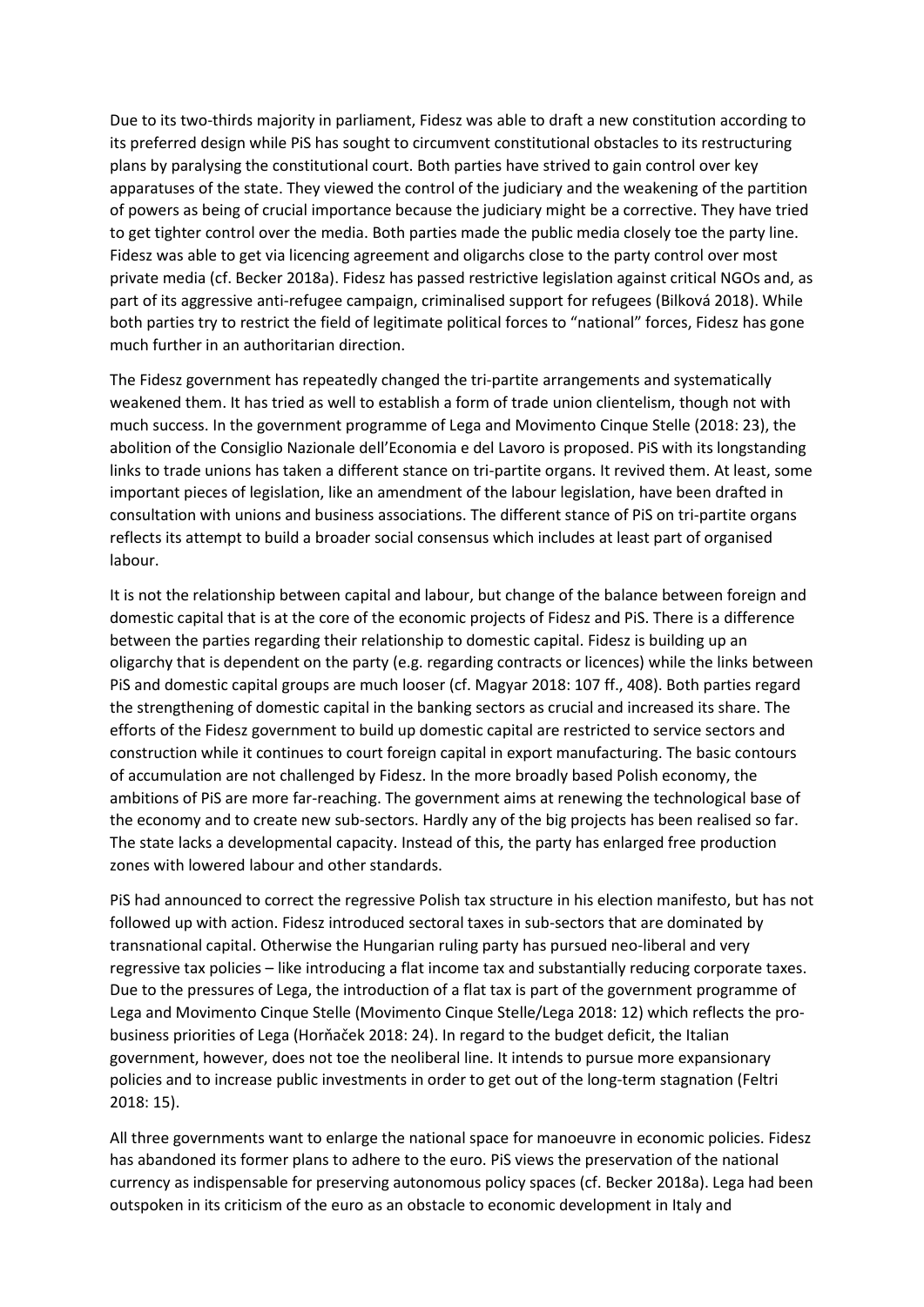campaigned for leaving the euro zone while its present coalition partner had been more ambiguous in its position towards the euro. The two parties remain silent on the issue in their government programme. However, they attempted to appoint a high-profile critic of the euro, Paolo Savona, as Minister of Finance and Economic Affairs. Confronted with the resistance of the Italian President, they finally desisted from this nomination and nominated a less controversial economist. The debate on the euro does not loom large any more in the headlines, but seems to be continuing in the background (Frankfurter Allgemeine 2018: 18).

Fidesz and PiS display significant differences regarding their labour relation and social policies. The Fidesz government has systematically weakened the rights of Hungarian workers. It cut unemployment benefits drastically and expanded highly restrictive public work programmes. Social security payments have equally been drastically reduced. This corresponds to a high-profile neoliberal social policy approach. The family policies were the only social policies that Fidesz substantially expanded. The family policies have been primarily targeted towards the middle class. Though the Fidesz aims at restoring traditional gender roles, it has proved flexible in designing its family policies and dampened their bias against female employment (cf. Szikra 2018, Becker 2018b: 38 f.). The PiS government has pursued high-profile family policies with a national-conservative orientation as well. However, the PiS policy does not have the Hungarian class bias. The child allocation of 500 Zł for every child from the second child onwards is equal for every beneficiary. The Polish government initiated a programme for the construction of flats for rent – though with very limited scope so far. In line with trade union demands, the pension age was lowered to its former level. The PiS government took at least small steps regarding precarious labour. Its main neo-liberal social policy measure is the envisaged strengthening of a third private pillar in the pension system (cf. Becker 2018b: 39). Expansionary social policies fuel growth more in the more inward-looking Polish economy than in the strongly export-orientated Hungarian economy. Thus, there is a link to the accumulation regime. The different approach of PiS to social policies and labour relations is partially also due to PiS historical links with Solidarność and a more inclusive strategy of building a social base. Fidesz is rather narrowly focused on the middle class while PiS tries to reach workers and poorer inhabitants of the rural areas.

Reddito di cittadanza – in spite of his name a form of unemployment benefit – is the social policy flagship of the Italian right-wing government (cf. Movimento Cinque Stelle/Lega 2018: 22). On the initiative of Movimento Cinque Stelle, it was included in the programme. This proposal is highly popular in the South of the country with its high unemployment. The labour market flexibilisation of the Renzi government is to be partially corrected. It is Movimento Cinque Stelle rather than Lega that is acting in these policy fields. Lega focusses on aggressive anti-refugee and anti-migration campaigning.

### **Conclusions**

Most right-wing nationalist governments aim at reducing the power of organised labour. In particular, they try to curb the institutional power of labour. This is a strategic element of their export-oriented policies – and a concern that they share with the European Commission which is pursuing a neo-mercantilist strategy and with many other export-oriented governments in the EU. The anti-labour bias is inscribed in neo-liberal policy elements regarding the state projects, economic and social policies. The neo-nationalist forces try to conceal their anti-labour bias behind anti-refugee and anti-migration campaigns that are particularly strong in Austria, Hungary and Italy. There is only one significant exception from the tendency of reducing the institutional power of labour. And this is the PiS government in Poland. The Polish government is not pro-labour, but, nevertheless, more accommodating towards trade union demands than the other neo-nationalist governments. This is not only due to long standing links between the political national-conservative current in Poland and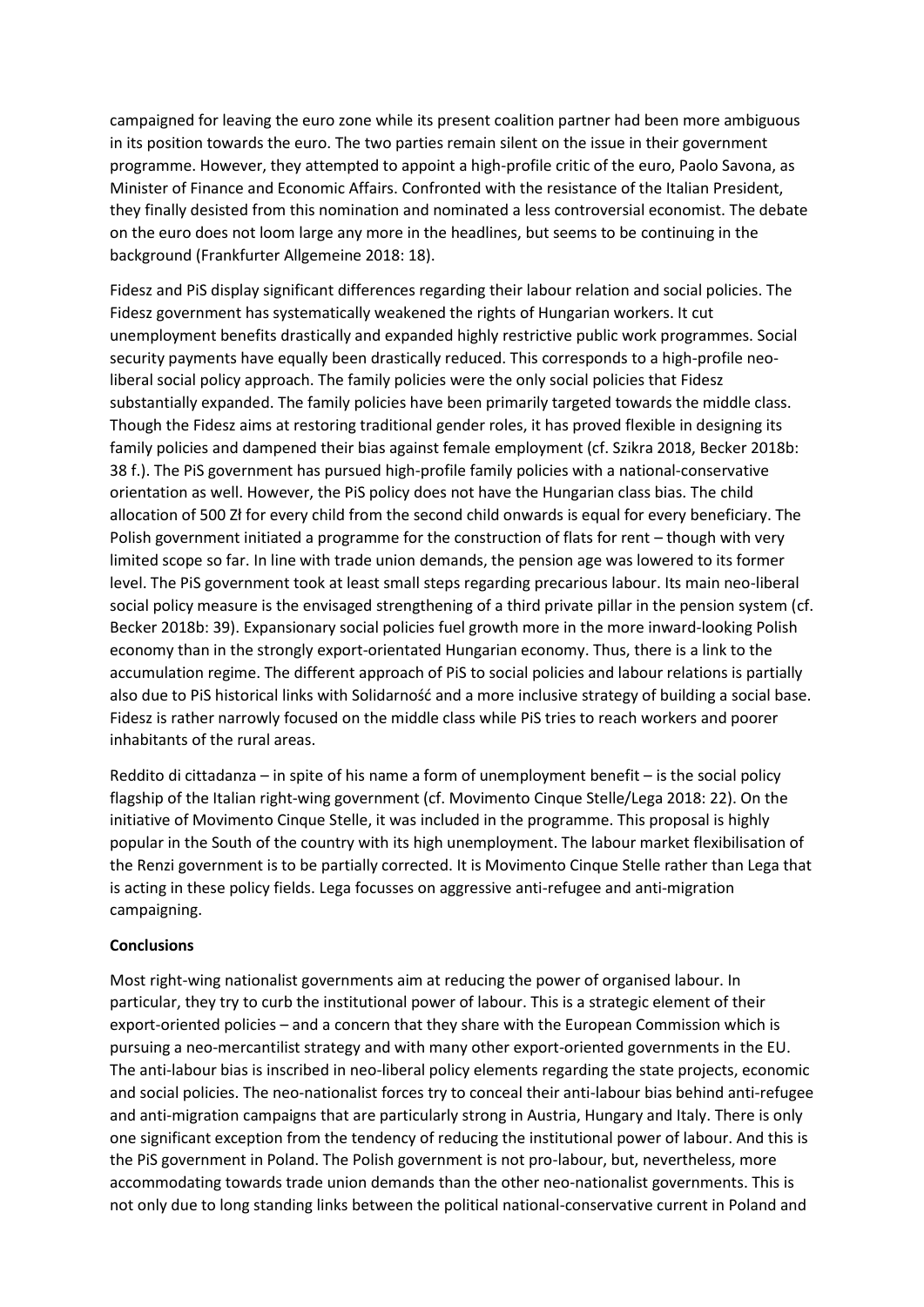Solidarność, but also to the greater importance which is attributed to the domestic market in Poland. Moderate wage rises and expansionary social policies sustain economic growth. At the same time, a bit more inward looking economic project allows for more space for a conservative policies that are a bit more inclusive than those of their liberal predecessors.

In the Central East European semi-periphery, the Fidesz and PiS governments strive to advance the interests of domestic capital vis-à-vis foreign capital. This is a counter-move to the FDI-centred policies which started in the early 1990s in Hungary and the late 1990s in Poland. Both governments perceive the strengthening of domestic capital in banking as being of strategic importance. Whereas the PiS government embeds the strengthening of domestic capital in a broader restructuring strategy, the Fidesz government confines its nurturing of domestic capital primarily to services and construction and continues to bank on FDI in export manufacturing. In Italy, Lega represents rather domestic small- and medium-scale capital. The contours of its economic policies are, however, still rather vague.

In the export-oriented core countries, Belgium and Austria, the neo-liberal elements clearly predominate both in the programmes of the neo-nationalist right-wing parties and the praxis of the governments. They are in the service of capital and export-oriented strategies. The nationalconservative elements play a minor role. They are more pronounced in the Austrian case where the ÖVP/FPÖ government recurs to national-conservative elements in social policy in order to restore "traditional" gender roles. Both governments try to distract from their neo-liberal character and class orientation by playing the anti-migration card. In this regard, the Austrian approach is much more aggressive and openly exclusionary in social policies than the policies of the Belgium government.

The government in Hungary, Poland and Italy mix neo-liberal and national-conservative elements. The national-conservative elements are strongest in Poland. National-conservative elements, particularly in the state project, have served to gain and preserve power. They play also a role in strengthening the role of domestic capital – and in the Polish case with its more inward-looking economic strategy in building an electoral base that includes workers and organised labour. Neoliberal policies aim at strengthening the export sector and benefit – particularly in regard to tax policies – capital and the upper middle class. Aggressive anti-refugee and anti-migration campaigning is used both by Fidesz and Lega extensively to deflect from their anti-labour bias and build a support base. Though anti-refugee rhetoric is not absent in PiS, this party has primarily banked on a broader national-conservative programme and a selective expansion of social expenditure to build its support base. Thus elements of the neo-liberal/national-conservative bricolage are directed at different economic sectors and social classes. The respective weight of inward- and outward-looking sectors has an impact on the mixture of neo-liberal and national-conservative elements. The latter have so far only played a substantial role in the European periphery.

The neo-nationalist right is united in its call for "defending" EU borders against refugees and migrants. They are divided on issues regarding migration within the EU along the core-periphery divide. The Austrian and Belgium neo-nationalist forces are generally comfortable with the neoliberal integration approach. They pursue a restrictive line regarding transfers to the periphery. Fidesz and PiS defend the (neo-liberal) Single Market project, but want to see it supported by substantial regional and cohesion funds. They advocate a strengthening of national governments in the EU and perceive the conservation of their national currencies as being crucial for preserving national space of manoeuvre. Lega sees the euro as crucial obstacle to economic development in Italy. It is, however, not (yet) clear how far this scepticism will be translated into policies. Regarding their security and EU border protection discourse, the neo-nationalist right is unified. In other aspects, however, significant differentiations can be seen.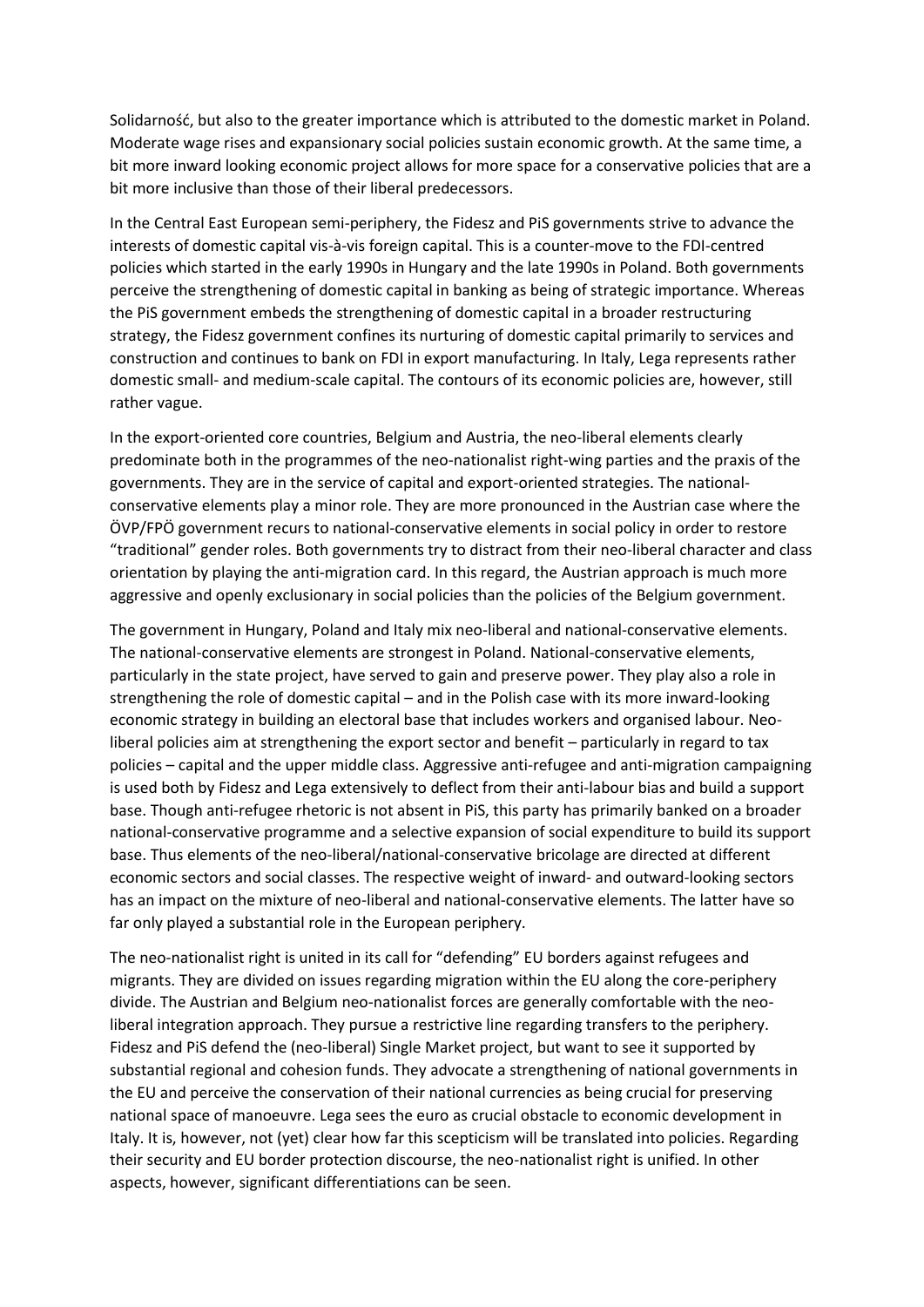#### **Literature**

Becker, J. (2018a): Die Visegrád-4 und die EU: Zwischen Abhängigkeit und partieller Dissidenz. In: Prokla, 48(3), in print

Becker, J. (2018b): Der Wind weht von rechts. Die Sozialpolitik des Neonationalismus in der EU am Beispiel der Regierungen in Belgien, Ungarn und Polen. In: Arbeit & Wirtschaft, 72(6), 38-39

Becker, J. (2018c): Schwarz-blaues Regieren II: Orbánisierung in Rot-Weiß-Rot? In: Kurswechsel, No. 1, 102-112

Becker, J./Smet, K. (2018): Die Nieuw-Vlaamse Aliantie (N-VA) und die Regierung Michel. In: Becker, J. (ed.): Neo-Nationalismus in der EU: sozio-ökonomische Programmatik und Praxis. Materialien zu Wirtschaft und Gesellschaft No. 179. Vienna (in print).

Bilková, V. (2018): Proč vadí tažení maďarské vlády Stop Soros? In: Právo, 12 July, 18

Bucholc, M./Komornik, M. (2016): Die PiS und die Macht. Verfassungskrise und polnische Rechtskultur. In: Osteuropa, 66(1-2), 79-93

Budraitskis, I. (2018): Vládne v Rusku naozaj konzervatívny režim? In: kapitál, No. 8, 6-7

Dirkx, P. (2017): En Belgique, le poker menteur comme méthode de gouvernement. In: Le Monde diplomatique, 64(764), 10-11

Feltri, S. (2018): Savona & Tria, i piani su deficit e investimenti della strana coppia. In: Il fatto cottidiano, 25 July, 15

Frankfurter Allgemeine (2018): Der Euro-Austritt spaltet Italiens Regierung. In: Frankfurter Allgemeine, 12 July, 18

Gdula, M. (2018): Nowy autorytaryzm. Warsaw

Hayek, F.A. (1983): Die Verfassung der Freiheit. Tübingen

Horaczek, N. (2018): Zwölf Stunden Arbeit: die neue Befreiung. In: Falter, No. 27, 15

Horňaček, J. (2018): Nova vláda a stare pořádky. In: A2, No. 13, 24

Krasnodębski, Z. (2003): Demokracja peryferii. Gdańsk

Legutko, R. (2012): Triumf człowieka pospolitego. Poznań

Loidl, S. (2018a): Angriff auf Selbstverwaltung. In: Junge Welt, 23 May, 7

Loidl, S. (2018b): Armut wird bestraft. In: Junge Welt, 30 May, 7

Madner, M. (2018): Mit Steuern steuern. In: Wiener Zeitung, 4 September, 11

Maly, I, (2012): N-VA. Analyse van een politieke ideologie. Berchem

Mises, L. (2010): Omnipotent Government. The Rise of Total State and Total War. Auburn

Movimento Cinque Stelle/Lega (2018): Contratto per il Governo del Cambiamento. Bozza, 16.05.2018

Mudge, S. L. (2018): Leftism Reinvented. Western Parties from Socialism to Neoliberalism. Cambridge/London